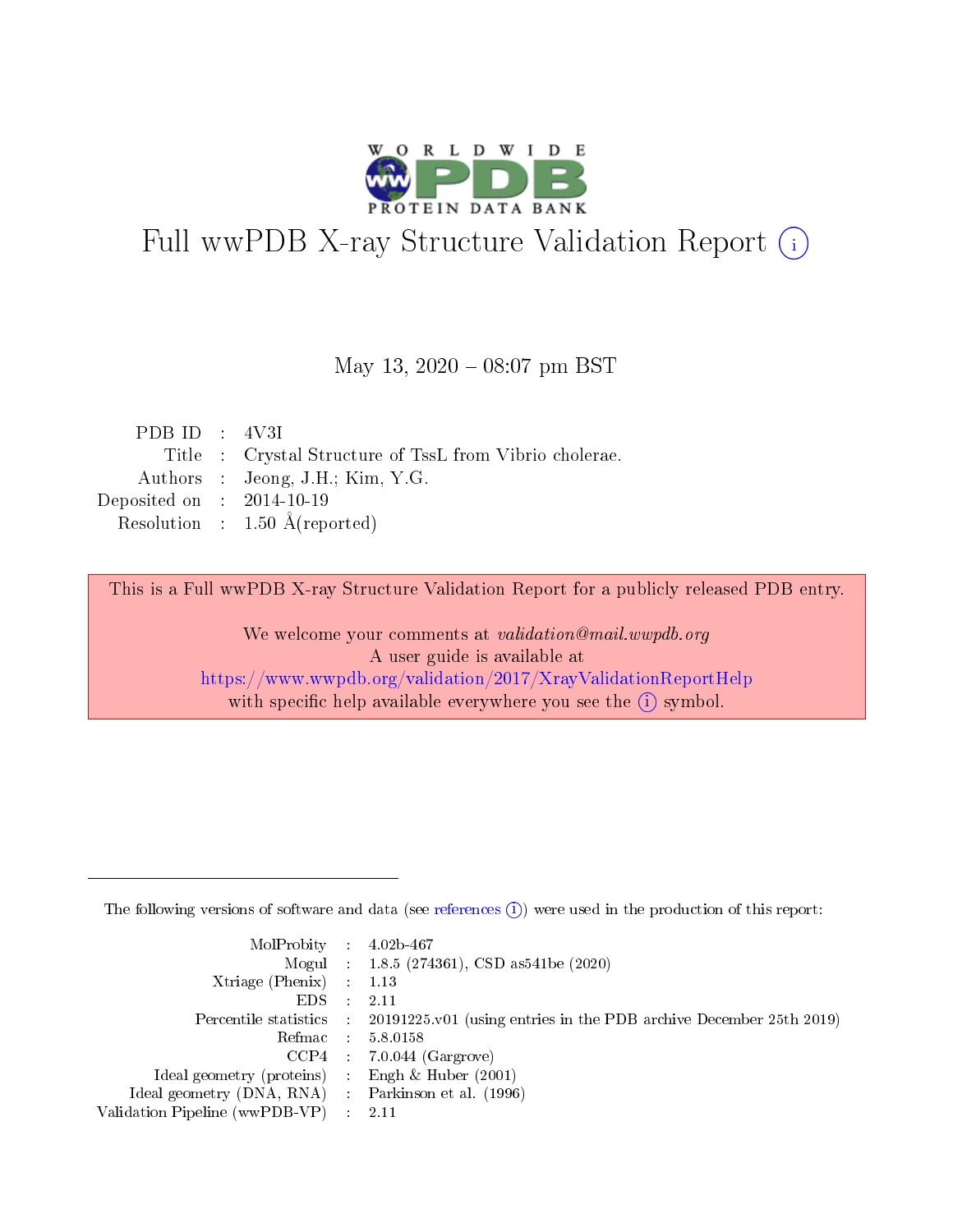# 1 [O](https://www.wwpdb.org/validation/2017/XrayValidationReportHelp#overall_quality)verall quality at a glance  $(i)$

The following experimental techniques were used to determine the structure: X-RAY DIFFRACTION

The reported resolution of this entry is 1.50 Å.

Percentile scores (ranging between 0-100) for global validation metrics of the entry are shown in the following graphic. The table shows the number of entries on which the scores are based.



| Metric                | Whole archive<br>$(\#\text{Entries})$ | <b>Similar resolution</b><br>$(\#\text{Entries}, \text{resolution range}(\text{\AA}))$ |
|-----------------------|---------------------------------------|----------------------------------------------------------------------------------------|
| $R_{free}$            | 130704                                | $2936(1.50-1.50)$                                                                      |
| Clashscore            | 141614                                | $3144(1.50-1.50)$                                                                      |
| Ramachandran outliers | 138981                                | $3066(1.50-1.50)$                                                                      |
| Sidechain outliers    | 138945                                | $3064(1.50-1.50)$                                                                      |
| RSRZ outliers         | 127900                                | $2884(1.50-1.50)$                                                                      |

The table below summarises the geometric issues observed across the polymeric chains and their fit to the electron density. The red, orange, yellow and green segments on the lower bar indicate the fraction of residues that contain outliers for  $>=3, 2, 1$  and 0 types of geometric quality criteria respectively. A grey segment represents the fraction of residues that are not modelled. The numeric value for each fraction is indicated below the corresponding segment, with a dot representing fractions  $\epsilon=5\%$  The upper red bar (where present) indicates the fraction of residues that have poor fit to the electron density. The numeric value is given above the bar.

| Mol | $\vert$ Chain $\vert$ Length | Quality of chain |    |     |  |  |
|-----|------------------------------|------------------|----|-----|--|--|
|     | 257                          | 6%<br>52%        | 7% | 40% |  |  |
|     |                              | 40%<br>40%       |    | 60% |  |  |
|     |                              |                  |    |     |  |  |

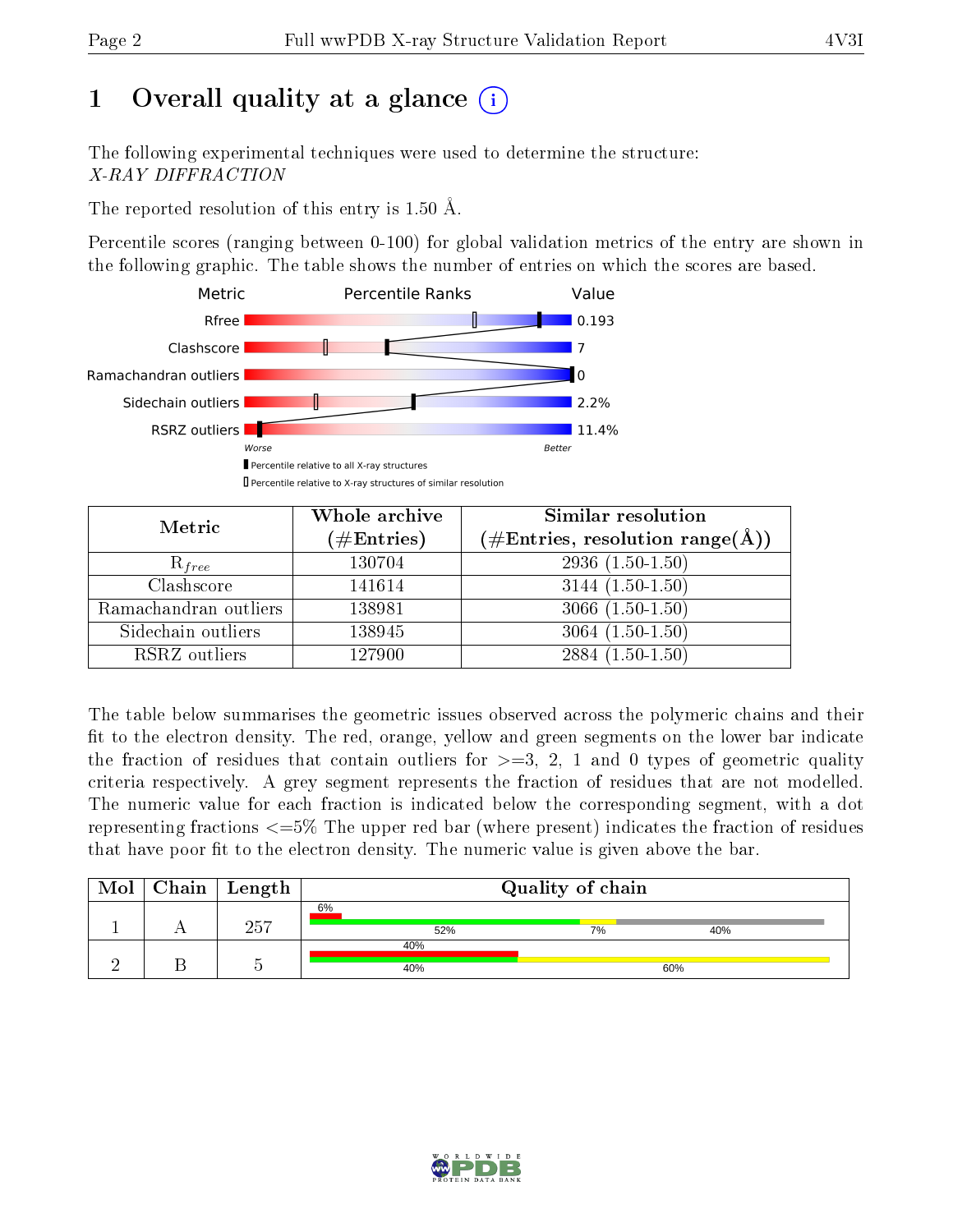# 2 Entry composition (i)

There are 4 unique types of molecules in this entry. The entry contains 1354 atoms, of which 0 are hydrogens and 0 are deuteriums.

In the tables below, the ZeroOcc column contains the number of atoms modelled with zero occupancy, the AltConf column contains the number of residues with at least one atom in alternate conformation and the Trace column contains the number of residues modelled with at most 2 atoms.

• Molecule 1 is a protein called VCA0115.

| Mol | ${\bf Chain \mid Residues}$ | $\rm\bf Atoms$ |     |     | $\text{ZeroOcc}$   AltConf   Trace |  |  |  |
|-----|-----------------------------|----------------|-----|-----|------------------------------------|--|--|--|
|     | 153                         | 'otal<br>1240  | 795 | 209 | 230                                |  |  |  |

• Molecule 2 is a protein called VCA0115.

| Mol | Chain   Residues | Atoms     |     | $\text{ZeroOcc} \mid \text{AltConf} \mid \text{Trace}$ |  |  |
|-----|------------------|-----------|-----|--------------------------------------------------------|--|--|
|     |                  | Total C N | 25. |                                                        |  |  |

• Molecule 3 is GLYCEROL (three-letter code: GOL) (formula:  $C_3H_8O_3$ ).



|  | $Mol$   Chain   Residues | Atoms.    |  | ZeroOcc   AltConf |  |  |
|--|--------------------------|-----------|--|-------------------|--|--|
|  |                          | Total C O |  |                   |  |  |

• Molecule 4 is water.

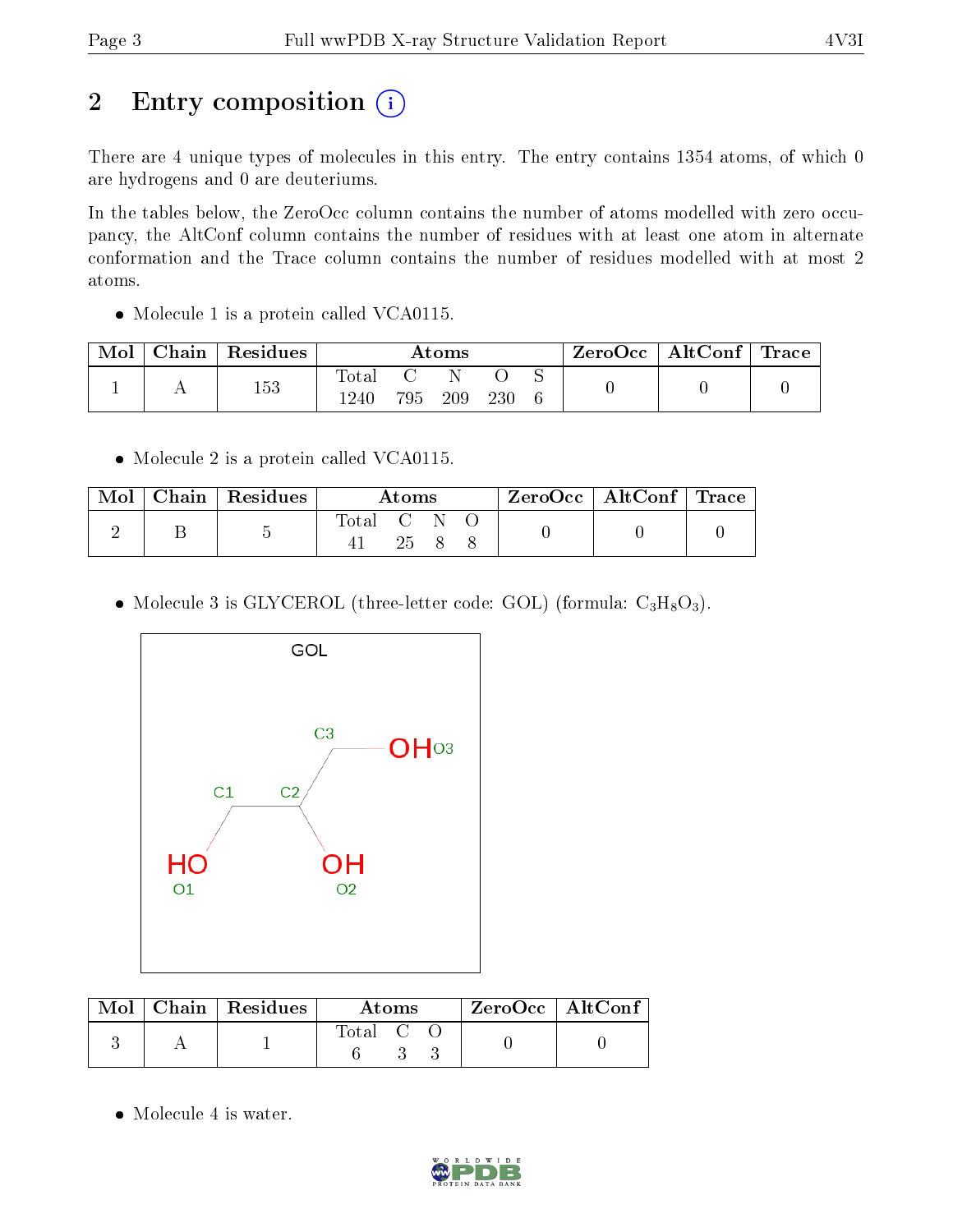|  | $Mol$   Chain   Residues | Atoms                | ZeroOcc   AltConf |
|--|--------------------------|----------------------|-------------------|
|  | 65                       | Total O<br>65<br>-65 |                   |
|  |                          | Total O              |                   |

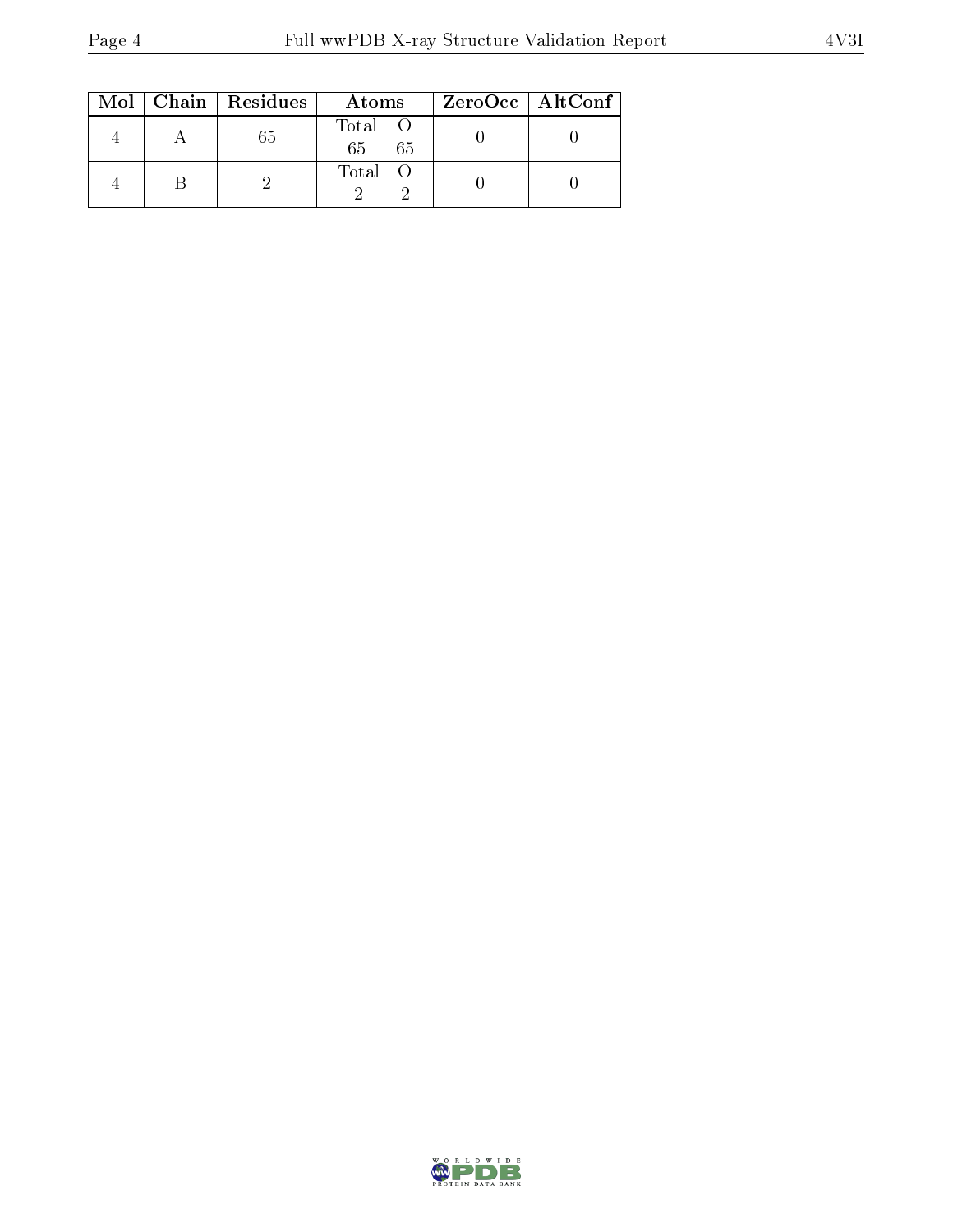# 3 Residue-property plots  $(i)$

These plots are drawn for all protein, RNA and DNA chains in the entry. The first graphic for a chain summarises the proportions of the various outlier classes displayed in the second graphic. The second graphic shows the sequence view annotated by issues in geometry and electron density. Residues are color-coded according to the number of geometric quality criteria for which they contain at least one outlier: green  $= 0$ , yellow  $= 1$ , orange  $= 2$  and red  $= 3$  or more. A red dot above a residue indicates a poor fit to the electron density (RSRZ  $> 2$ ). Stretches of 2 or more consecutive residues without any outlier are shown as a green connector. Residues present in the sample, but not in the model, are shown in grey.



• Molecule 1: VCA0115

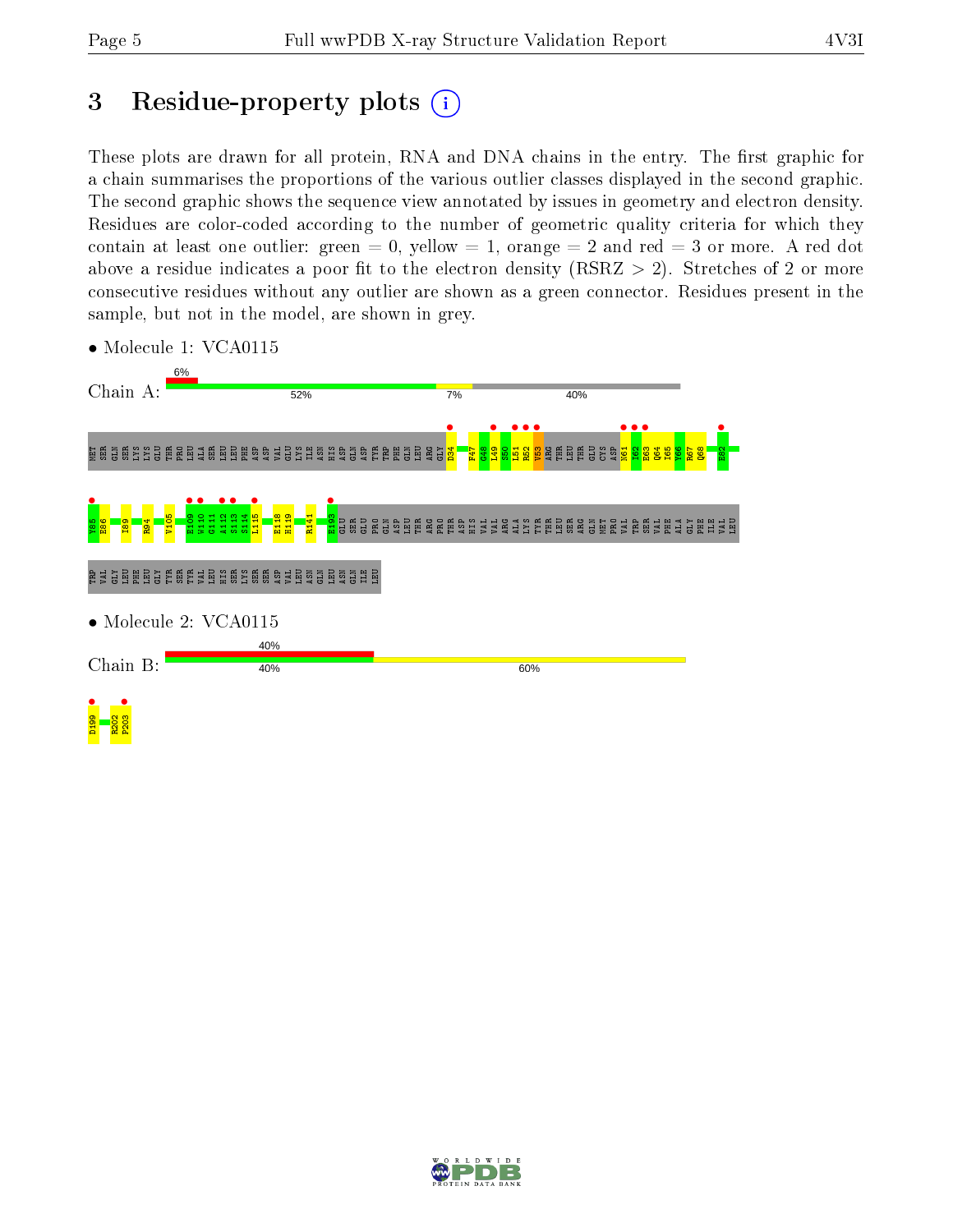# 4 Data and refinement statistics  $(i)$

| Property                                                             | Value                                            | Source     |
|----------------------------------------------------------------------|--------------------------------------------------|------------|
| Space group                                                          | $P_61$                                           | Depositor  |
| Cell constants                                                       | 78.36Å<br>78.36Å<br>$49.46\text{\AA}$            |            |
| a, b, c, $\alpha$ , $\beta$ , $\gamma$                               | $90.00^\circ$<br>$90.00^\circ$<br>$120.00^\circ$ | Depositor  |
| Resolution $(A)$                                                     | $-1.50$<br>27.98                                 | Depositor  |
|                                                                      | 27.98<br>$-1.50$                                 | <b>EDS</b> |
| % Data completeness                                                  | 99.8 (27.98-1.50)                                | Depositor  |
| (in resolution range)                                                | 99.8 (27.98-1.50)                                | <b>EDS</b> |
| $R_{merge}$                                                          | 0.07                                             | Depositor  |
| $\mathrm{R}_{sym}$                                                   | (Not available)                                  | Depositor  |
| $\sqrt{I/\sigma}(I) > 1$                                             | $\overline{6.92}$ (at 1.50Å)                     | Xtriage    |
| Refinement program                                                   | PHENIX (PHENIX.REFINE)                           | Depositor  |
|                                                                      | 0.194<br>$\overline{0.179}$ ,                    | Depositor  |
| $R, R_{free}$                                                        | 0.180<br>0.193<br>$\mathbf{A}$                   | DCC        |
| $R_{free}$ test set                                                  | 2012 reflections $(7.24\%)$                      | wwPDB-VP   |
| Wilson B-factor $(A^2)$                                              | 14.7                                             | Xtriage    |
| Anisotropy                                                           | 0.550                                            | Xtriage    |
| Bulk solvent $k_{sol}(e/\mathring{A}^3)$ , $B_{sol}(\mathring{A}^2)$ | 0.40, 47.4                                       | <b>EDS</b> |
| $\overline{L-test for}$ twinning <sup>2</sup>                        | $< L >$ = 0.47, $< L2 >$ = 0.29                  | Xtriage    |
| Estimated twinning fraction                                          | $0.042$ for h,-h-k,-l                            | Xtriage    |
| $F_o, F_c$ correlation                                               | 0.96                                             | <b>EDS</b> |
| Total number of atoms                                                | 1354                                             | wwPDB-VP   |
| Average B, all atoms $(A^2)$                                         | $25.0\,$                                         | wwPDB-VP   |

Xtriage's analysis on translational NCS is as follows: The largest off-origin peak in the Patterson function is  $6.48\%$  of the height of the origin peak. No significant pseudotranslation is detected.

<sup>&</sup>lt;sup>2</sup>Theoretical values of  $\langle |L| \rangle$ ,  $\langle L^2 \rangle$  for acentric reflections are 0.5, 0.333 respectively for untwinned datasets, and 0.375, 0.2 for perfectly twinned datasets.



<span id="page-5-1"></span><span id="page-5-0"></span><sup>1</sup> Intensities estimated from amplitudes.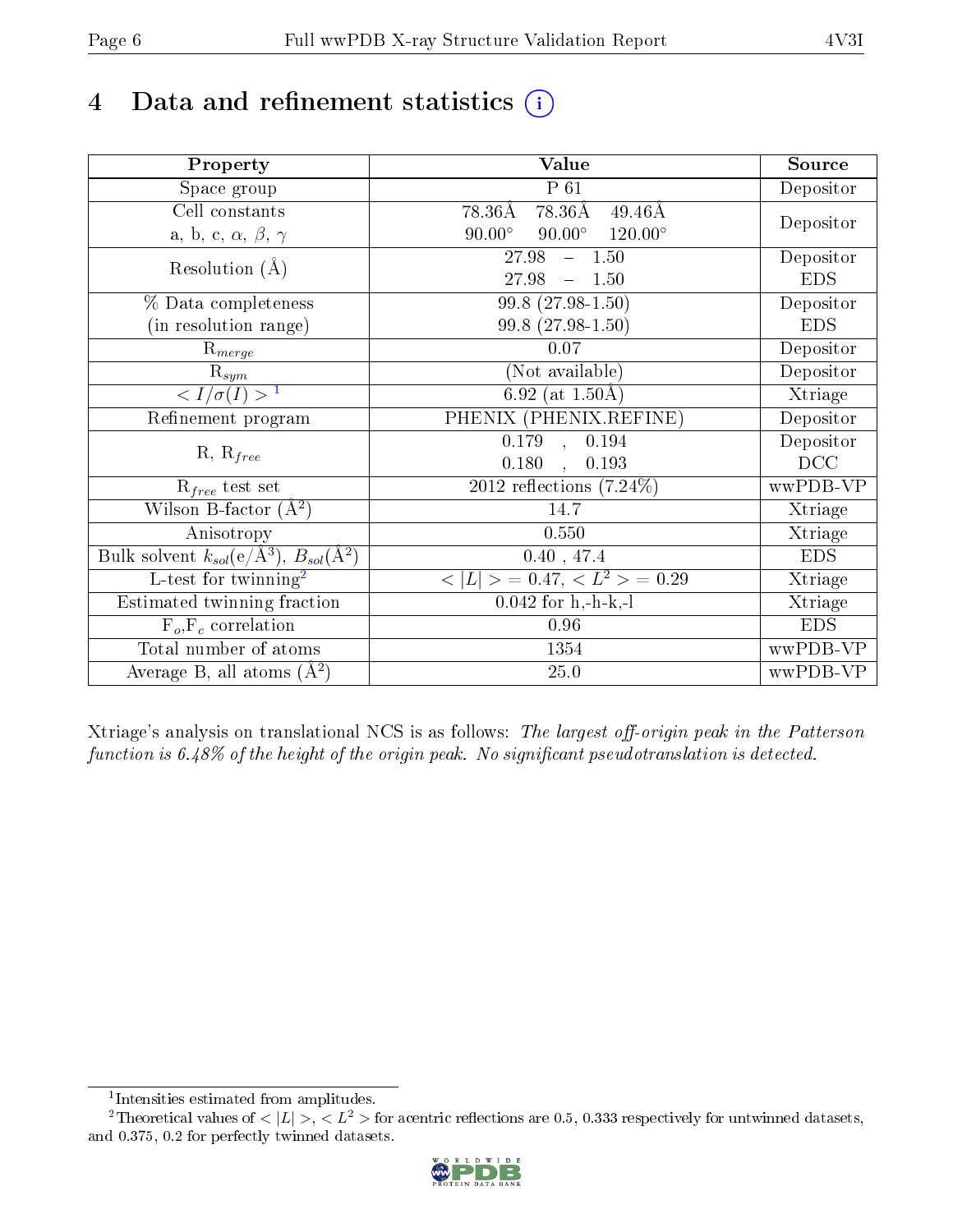# 5 Model quality  $(i)$

# 5.1 Standard geometry  $(i)$

Bond lengths and bond angles in the following residue types are not validated in this section: GOL

The Z score for a bond length (or angle) is the number of standard deviations the observed value is removed from the expected value. A bond length (or angle) with  $|Z| > 5$  is considered an outlier worth inspection. RMSZ is the root-mean-square of all Z scores of the bond lengths (or angles).

| Mol      | Chain |      | <b>Bond lengths</b> | Bond angles |             |  |
|----------|-------|------|---------------------|-------------|-------------|--|
|          |       | RMSZ | $\# Z  > 5$         | RMSZ        | $\ Z\  > 5$ |  |
|          |       | 0.43 | 0/1266              | 0.57        | 0/1709      |  |
| $\Omega$ | R     | 0.44 | ′41                 | 0.87        | 0/55        |  |
| ΔĦ       | АH    | 0.43 | ′1307               | 0.58        | ′1764       |  |

There are no bond length outliers.

There are no bond angle outliers.

There are no chirality outliers.

There are no planarity outliers.

### $5.2$  Too-close contacts  $(i)$

In the following table, the Non-H and H(model) columns list the number of non-hydrogen atoms and hydrogen atoms in the chain respectively. The H(added) column lists the number of hydrogen atoms added and optimized by MolProbity. The Clashes column lists the number of clashes within the asymmetric unit, whereas Symm-Clashes lists symmetry related clashes.

|  |      |       | Mol   Chain   Non-H   H(model)   H(added)   Clashes   Symm-Clashes |
|--|------|-------|--------------------------------------------------------------------|
|  | 1240 | 1218  |                                                                    |
|  |      |       |                                                                    |
|  |      |       |                                                                    |
|  | 65   |       |                                                                    |
|  |      |       |                                                                    |
|  | 1354 | L 267 |                                                                    |

The all-atom clashscore is defined as the number of clashes found per 1000 atoms (including hydrogen atoms). The all-atom clashscore for this structure is 7.

All (17) close contacts within the same asymmetric unit are listed below, sorted by their clash magnitude.

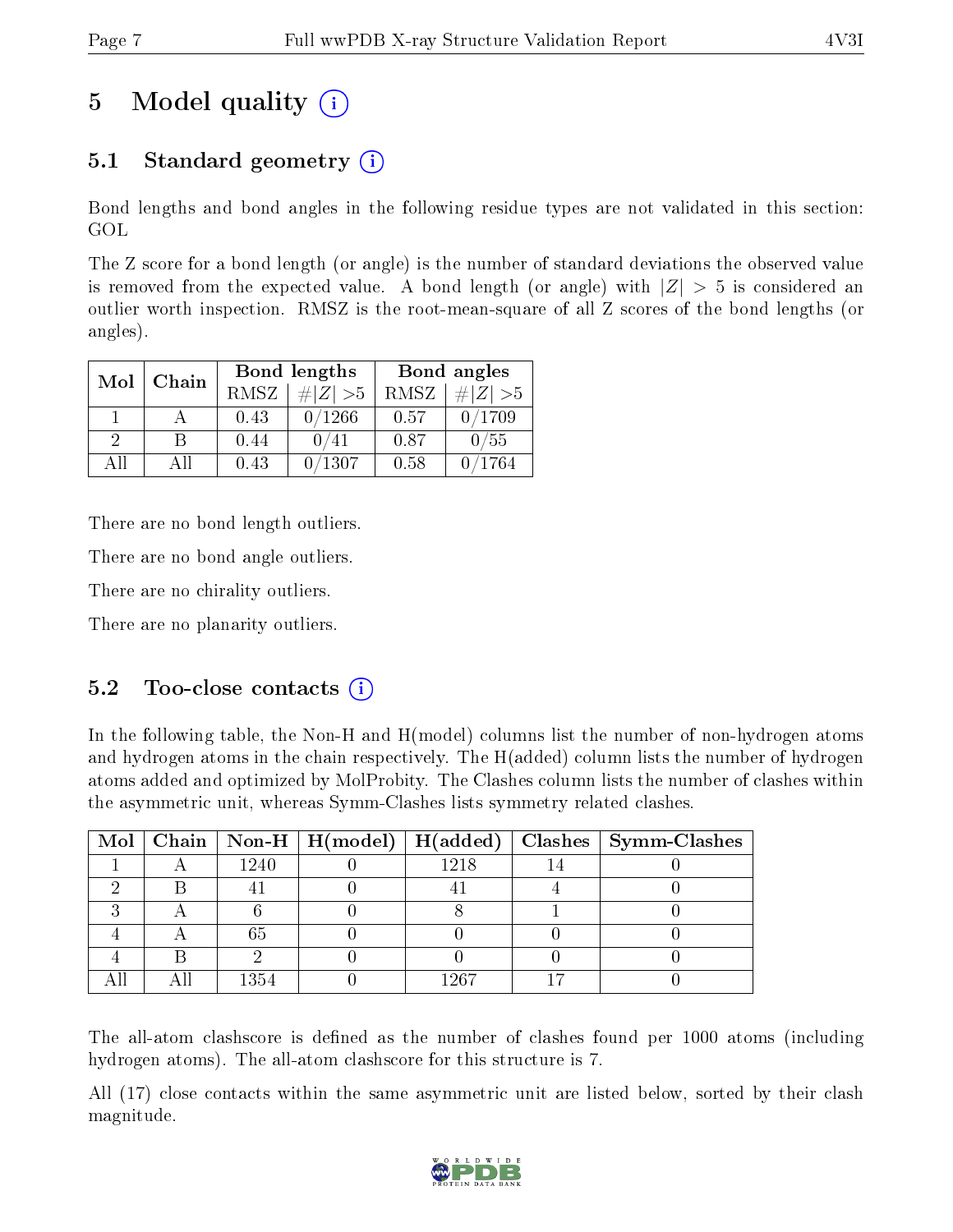| $Atom-1$           | $\boldsymbol{\mathrm{Atom}\text{-}2}$ | Interatomic    | Clash          |
|--------------------|---------------------------------------|----------------|----------------|
|                    |                                       | distance $(A)$ | overlap<br>(A) |
| 1:A:94:ARG:HH12    | 3:A:1194:GOL:H31                      | 1.56           | 0.69           |
| 2:B:202:ARG:HB2    | 2:B:203:PRO:HD2                       | 1.75           | 0.68           |
| 1: A:86: GLU:H     | 1: A:86: GLU:CD                       | 2.06           | 0.59           |
| 1: A:61: ASN:O     | 1: A:65: ILE: HG13                    | 2.08           | 0.53           |
| 2:B:202:ARG:CB     | 2:B:203:PRO:HD2                       | 2.42           | 0.49           |
| 1: A:118: GLU: HG2 | 1: A:119: HIS: CD2                    | 2.48           | 0.48           |
| 1: A:63: GLU:OE2   | 1:A:67:ARG:NE                         | 2.46           | 0.48           |
| 1: A:53: VAL: HG21 | 1: A:105: VAL:HG22                    | 1.95           | 0.48           |
| 1: A:49: LEU:O     | 1: A:53: VAL:HG12                     | 2.15           | 0.47           |
| 2:B:199:ASP:O      | 2:B:202:ARG:NH1                       | 2.48           | 0.44           |
| 1:A:52:ARG:O       | 1:A:52:ARG:HD3                        | 2.19           | 0.42           |
| 1:A:141:ARG:NH1    | 2:B:202:ARG:O                         | 2.42           | 0.42           |
| 1: A:63: GLU:O     | 1: A:67: ARG: HG2                     | 2.19           | 0.41           |
| 1:A:51:LEU:HA      | 1:A:51:LEU:HD23                       | 1.92           | 0.41           |
| 1: A:64: GLN:O     | 1: A:68: GLN: HG3                     | 2.21           | 0.41           |
| 1: A:86: GLU:OE1   | 1: A:89: ILE: HD12                    | 2.21           | 0.40           |
| 1: A:47:PHE:O      | 1: A:51:LEU:HG                        | 2.22           | 0.40           |

There are no symmetry-related clashes.

## 5.3 Torsion angles  $(i)$

#### 5.3.1 Protein backbone (i)

In the following table, the Percentiles column shows the percent Ramachandran outliers of the chain as a percentile score with respect to all X-ray entries followed by that with respect to entries of similar resolution.

The Analysed column shows the number of residues for which the backbone conformation was analysed, and the total number of residues.

| Mol | Chain | Analysed     | Favoured    |          | Allowed   Outliers | Percentiles   |               |
|-----|-------|--------------|-------------|----------|--------------------|---------------|---------------|
|     |       | 149/257(58%) | $147(99\%)$ | $2(1\%)$ |                    | $100$   $100$ |               |
|     | В     | $3/5(60\%)$  | $3(100\%)$  |          |                    |               | $100$   $100$ |
| All | All   | 152/262(58%) | $150(99\%)$ | $2(1\%)$ |                    | 100           | 100           |

There are no Ramachandran outliers to report.

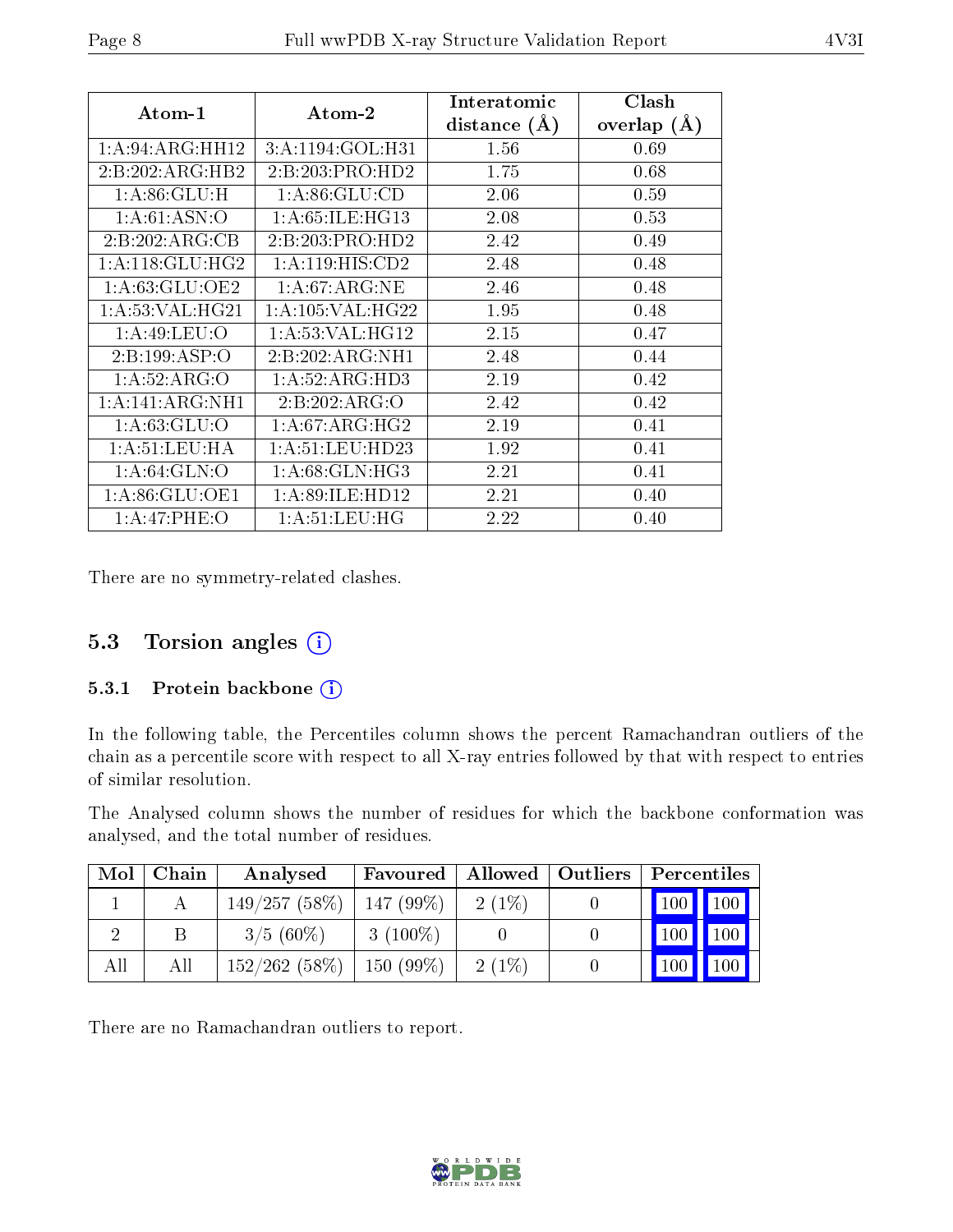#### 5.3.2 Protein sidechains  $(i)$

In the following table, the Percentiles column shows the percent sidechain outliers of the chain as a percentile score with respect to all X-ray entries followed by that with respect to entries of similar resolution.

The Analysed column shows the number of residues for which the sidechain conformation was analysed, and the total number of residues.

| Mol | Chain | Analysed        | Rotameric   Outliers |          | Percentiles         |     |
|-----|-------|-----------------|----------------------|----------|---------------------|-----|
|     |       | $131/228$ (58%) | $128(98\%)$          | $3(2\%)$ | 50                  | 20  |
|     |       | $5/5(100\%)$    | $5(100\%)$           |          | $\vert$ 100 $\vert$ | 100 |
| All | All   | $136/233(58\%)$ | 133 (98%)            | $3(2\%)$ | 52                  | 22  |

All (3) residues with a non-rotameric sidechain are listed below:

| Mol | Chain | Res | Type       |
|-----|-------|-----|------------|
|     |       | 34  | ASP        |
|     |       | 53  | $/ \Delta$ |
|     |       | 115 | ∴H`I       |

Some sidechains can be flipped to improve hydrogen bonding and reduce clashes. There are no such sidechains identified.

#### $5.3.3$  RNA  $(i)$

There are no RNA molecules in this entry.

### 5.4 Non-standard residues in protein, DNA, RNA chains (i)

There are no non-standard protein/DNA/RNA residues in this entry.

#### 5.5 Carbohydrates  $(i)$

There are no carbohydrates in this entry.

### 5.6 Ligand geometry  $(i)$

1 ligand is modelled in this entry.

In the following table, the Counts columns list the number of bonds (or angles) for which Mogul statistics could be retrieved, the number of bonds (or angles) that are observed in the model and

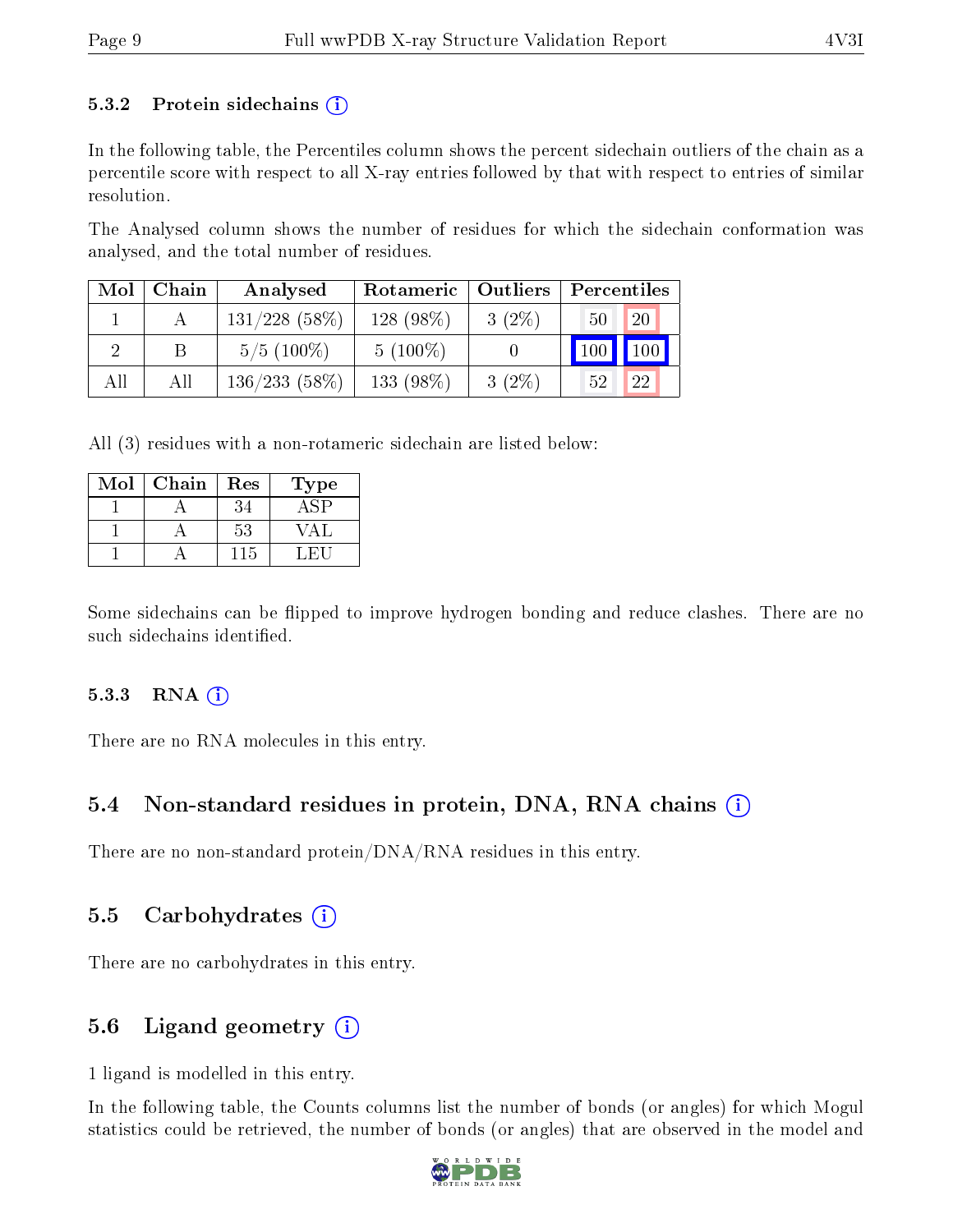the number of bonds (or angles) that are defined in the Chemical Component Dictionary. The Link column lists molecule types, if any, to which the group is linked. The Z score for a bond length (or angle) is the number of standard deviations the observed value is removed from the expected value. A bond length (or angle) with  $|Z| > 2$  is considered an outlier worth inspection. RMSZ is the root-mean-square of all Z scores of the bond lengths (or angles).

| Mol | Chain<br>Type |  | Res |                 |        | Bond lengths |         |        | Bond angles |           |
|-----|---------------|--|-----|-----------------|--------|--------------|---------|--------|-------------|-----------|
|     |               |  |     | Link            | Counts | RMSZ         | $\# Z $ | Counts | RMSZ        | $\pm  Z $ |
|     | ∖J∪L.         |  | 194 | $\qquad \qquad$ | G.C.C  | $0.35\,$     |         | 0.5.5  | 0.29        |           |

In the following table, the Chirals column lists the number of chiral outliers, the number of chiral centers analysed, the number of these observed in the model and the number defined in the Chemical Component Dictionary. Similar counts are reported in the Torsion and Rings columns. '-' means no outliers of that kind were identified.

|                                                       |                    |  |                          | Mol   Type   Chain   Res   Link   Chirals   Torsions   Rings |                          |
|-------------------------------------------------------|--------------------|--|--------------------------|--------------------------------------------------------------|--------------------------|
| $\overline{\phantom{a}}$ GOL $\overline{\phantom{a}}$ | $A \mid 1194 \mid$ |  | <b>Contract Contract</b> | $\left[\frac{2}{4/4}\right]$                                 | <b>Contract Contract</b> |

There are no bond length outliers.

There are no bond angle outliers.

There are no chirality outliers.

All (2) torsion outliers are listed below:

| Mol∣Chain |      | $Res$   Type | Atoms                                                          |
|-----------|------|--------------|----------------------------------------------------------------|
|           | 1194 | GOL          | $\mid$ C1-C2-C3-O3                                             |
|           | 1194 | GOL.         | O <sub>2</sub> -C <sub>2</sub> -C <sub>3</sub> -O <sub>3</sub> |

There are no ring outliers.

1 monomer is involved in 1 short contact:

|  |            | Mol   Chain   Res   Type   Clashes   Symm-Clashes |
|--|------------|---------------------------------------------------|
|  | 1194   GOL |                                                   |

### 5.7 [O](https://www.wwpdb.org/validation/2017/XrayValidationReportHelp#nonstandard_residues_and_ligands)ther polymers (i)

There are no such residues in this entry.

## 5.8 Polymer linkage issues (i)

There are no chain breaks in this entry.

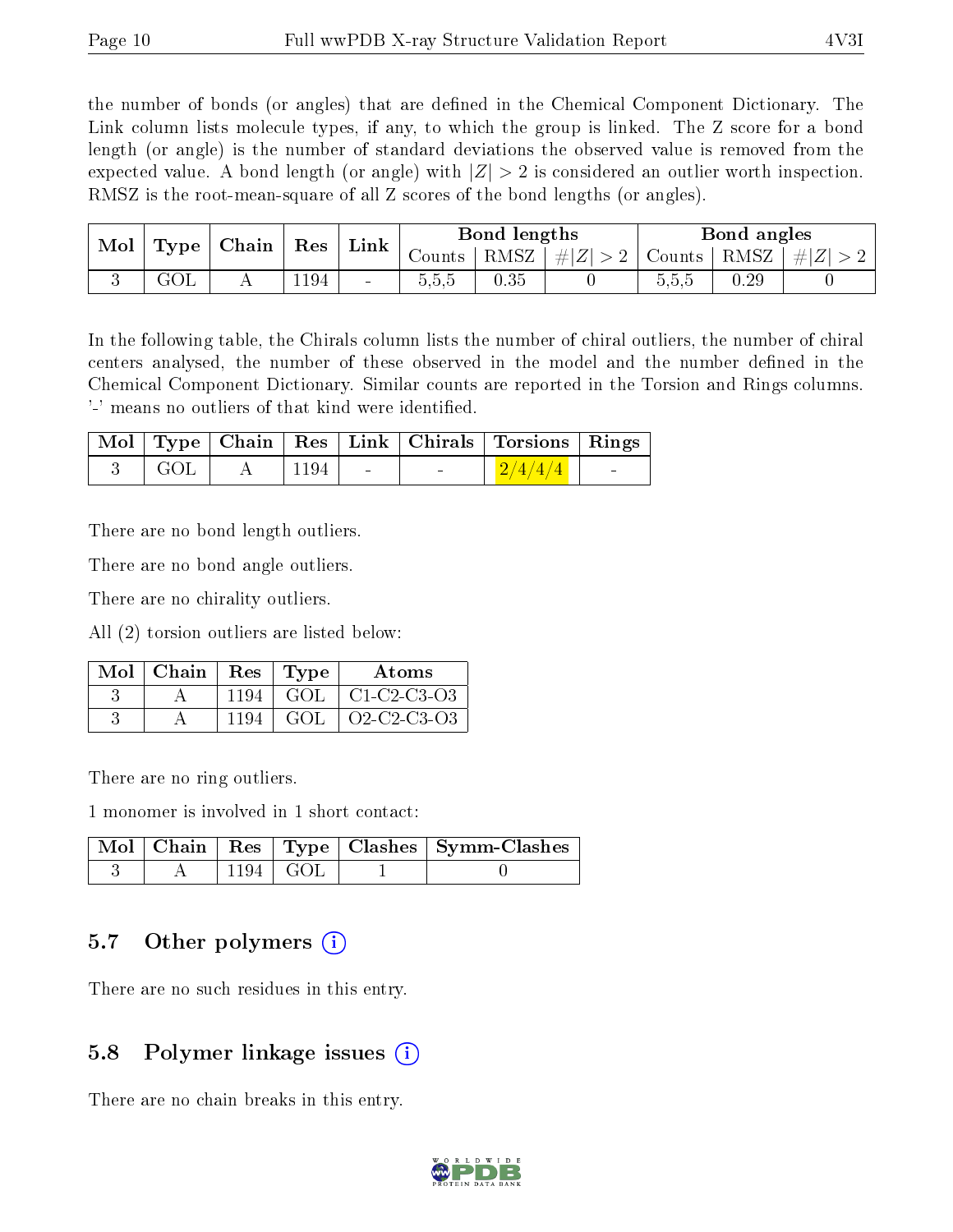# 6 Fit of model and data  $(i)$

# 6.1 Protein, DNA and RNA chains  $(i)$

In the following table, the column labelled  $#RSRZ> 2'$  contains the number (and percentage) of RSRZ outliers, followed by percent RSRZ outliers for the chain as percentile scores relative to all X-ray entries and entries of similar resolution. The OWAB column contains the minimum, median,  $95<sup>th</sup>$  percentile and maximum values of the occupancy-weighted average B-factor per residue. The column labelled ' $Q< 0.9$ ' lists the number of (and percentage) of residues with an average occupancy less than 0.9.

| Mol | Chain | Analysed        | ${ <\hspace{-1.5pt}{\mathrm{RSRZ}} \hspace{-1.5pt}>}$ | $\#\text{RSRZ}{>}2$ |             | $OWAB(A^2)$    | $\rm Q\textcolor{black}{<}0.9$ |
|-----|-------|-----------------|-------------------------------------------------------|---------------------|-------------|----------------|--------------------------------|
|     |       | 153/257(59%)    | 0.35                                                  | $16(10\%)$ 6        | $\boxed{6}$ | 12, 21, 48, 81 |                                |
|     |       | $5/5(100\%)$    | 2.69                                                  | $2(40\%)$ 0 0       |             | 29, 32, 48, 67 |                                |
| All | Αll   | $158/262(60\%)$ | 0.43                                                  | $18(11\%)$ 5        |             | 12, 21, 49, 81 |                                |

All (18) RSRZ outliers are listed below:

| Mol            | Chain              | Res | <b>Type</b>                        | $_{\rm RSRZ}$ |
|----------------|--------------------|-----|------------------------------------|---------------|
| $\overline{2}$ | В                  | 203 | <b>PRO</b>                         | 7.9           |
| $\overline{1}$ | $\boldsymbol{A}$   | 52  | $\rm{ARG}$                         | 5.3           |
| $\mathbf{1}$   | A                  | 109 | GLU                                | 5.0           |
| $\overline{1}$ | A                  | 115 | LEU                                | 4.5           |
| $\mathbf{1}$   | $\overline{\rm A}$ | 61  | $\overline{\mathrm{A}}\mathrm{SN}$ | 4.4           |
| $\overline{1}$ | A                  | 62  | ILE                                | 4.2           |
| $\mathbf{1}$   | A                  | 34  | <b>ASP</b>                         | 4.2           |
| $\mathbf{1}$   | A                  | 53  | <b>VAL</b>                         | 3.9           |
| $\mathbf{1}$   | $\bf{A}$           | 110 | TRP                                | 3.7           |
| $\mathbf{1}$   | $\overline{\rm A}$ | 112 | ALA                                | 3.2           |
| $\mathbf{1}$   | $\bf{A}$           | 82  | GLU                                | 2.8           |
| $\mathbf{1}$   | A                  | 51  | LEU                                | 2.7           |
| $\mathbf{1}$   | A                  | 193 | $\operatorname{GLU}$               | 2.6           |
| $\mathbf{1}$   | A                  | 113 | SER                                | 2.4           |
| $\mathbf{1}$   | A                  | 49  | LEU                                | 2.4           |
| $\overline{2}$ | B                  | 199 | <b>ASP</b>                         | 2.2           |
| $\mathbf{1}$   | А                  | 85  | TYR                                | 2.2           |
| $\mathbf{1}$   | А                  | 63  | $\operatorname{GLU}$               | $2.0\,$       |

# 6.2 Non-standard residues in protein, DNA, RNA chains (i)

There are no non-standard protein/DNA/RNA residues in this entry.